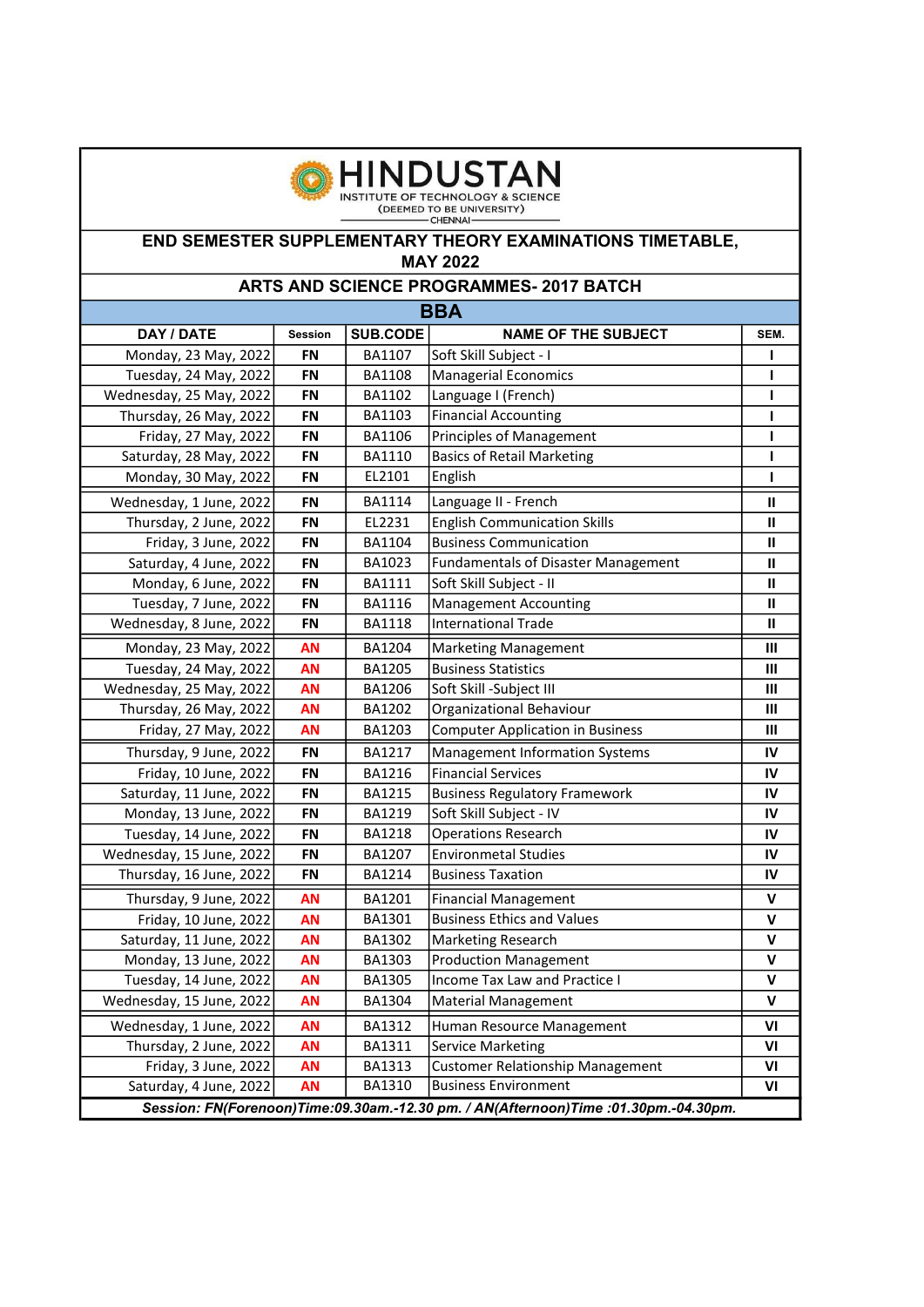

| <b>BBA (TRAVEL &amp; TOURISM MANAGEMENT)</b>                                        |                |                 |                                         |                    |  |
|-------------------------------------------------------------------------------------|----------------|-----------------|-----------------------------------------|--------------------|--|
| DAY / DATE                                                                          | <b>Session</b> | SUB.CODE        | <b>NAME OF THE SUBJECT</b>              | SEM.               |  |
| Monday, 23 May, 2022                                                                | <b>FN</b>      | BA1107          | Soft Skill Subject - I                  |                    |  |
| Tuesday, 24 May, 2022                                                               | <b>FN</b>      | BA1120          | Tourism Business - I                    | ı                  |  |
| Wednesday, 25 May, 2022                                                             | <b>FN</b>      | BA1102          | Language I (French)                     | п                  |  |
| Thursday, 26 May, 2022                                                              | <b>FN</b>      | BA1121          | Indian Geography                        | ı                  |  |
| Friday, 27 May, 2022                                                                | <b>FN</b>      | BA1106          | <b>Principles of Management</b>         | ı                  |  |
| Saturday, 28 May, 2022                                                              | <b>FN</b>      | BA1015          | <b>Basics of Tourism</b>                | L                  |  |
| Monday, 30 May, 2022                                                                | <b>FN</b>      | EL2101          | English                                 | п                  |  |
| Wednesday, 1 June, 2022                                                             | <b>FN</b>      | BA1114          | Language II - French                    | $\mathbf{H}$       |  |
| Thursday, 2 June, 2022                                                              | <b>FN</b>      | EL2231          | <b>English Communication Skills</b>     | Ш                  |  |
| Friday, 3 June, 2022                                                                | <b>FN</b>      | BA1025          | <b>Travel Management</b>                | Ш                  |  |
| Saturday, 4 June, 2022                                                              | <b>FN</b>      | BA1123          | Tourism Product - I                     | Ш                  |  |
| Monday, 6 June, 2022                                                                | <b>FN</b>      | <b>BA1111</b>   | Soft Skill Subject - II                 | $\mathbf{H}$       |  |
| Tuesday, 7 June, 2022                                                               | <b>FN</b>      | BA1124          | Indian Cultural Heritage                | $\mathbf{H}$       |  |
| Thursday, 9 June, 2022                                                              | <b>AN</b>      | BA1325          | Travel Agency and Tour Operator - II    | $\mathbf v$        |  |
| Friday, 10 June, 2022                                                               | <b>AN</b>      | BA1301          | <b>Business Ethics and Values</b>       | V                  |  |
| Saturday, 11 June, 2022                                                             | <b>AN</b>      | BA1326          | <b>Global Tourism</b>                   | $\mathbf v$        |  |
| Monday, 13 June, 2022                                                               | <b>AN</b>      | BA1327          | Development of Tourism Schemes          | V                  |  |
| Tuesday, 14 June, 2022                                                              | <b>AN</b>      | BA1329          | Front Office Management                 | $\mathsf{v}$       |  |
| Wednesday, 1 June, 2022                                                             | <b>AN</b>      | BA1312          | Human Resource Management               | V <sub>l</sub>     |  |
| Thursday, 2 June, 2022                                                              | <b>AN</b>      | BA1311          | <b>Service Marketing</b>                | VI                 |  |
| Friday, 3 June, 2022                                                                | <b>AN</b>      | BA1313          | <b>Customer Relationship Management</b> | VI                 |  |
| Saturday, 4 June, 2022                                                              | AN             | BA1310          | <b>Business Environment</b>             | VI                 |  |
| Monday, 6 June, 2022                                                                | <b>AN</b>      | GE1103          | Extension Activites (NSS/NCC/YRC)       | VI                 |  |
|                                                                                     | <b>B.COM</b>   |                 |                                         |                    |  |
| DAY / DATE                                                                          | Session        | <b>SUB.CODE</b> | <b>NAME OF THE SUBJECT</b>              | SEM.               |  |
| Thursday, 9 June, 2022                                                              | <b>FN</b>      | BA1221          | Company Law                             | IV                 |  |
| Friday, 10 June, 2022                                                               | FN             | BA1216          | <b>Financial Services</b>               | IV                 |  |
| Saturday, 11 June, 2022                                                             | <b>FN</b>      | <b>BA1223</b>   | <b>Business Statistics and OR - II</b>  | IV                 |  |
| Thursday, 9 June, 2022                                                              | <b>AN</b>      | BA1201          | <b>Financial Management</b>             | $\mathsf{v}$       |  |
| Friday, 10 June, 2022                                                               | <b>AN</b>      | BA1307          | <b>Cost Accounting</b>                  | $\pmb{\mathsf{V}}$ |  |
| Saturday, 11 June, 2022                                                             | <b>AN</b>      | <b>BA1308</b>   | <b>Practical Auditing</b>               | $\mathsf{v}$       |  |
| Monday, 13 June, 2022                                                               | <b>AN</b>      | BA1309          | <b>Entrepreneurial Development</b>      | v                  |  |
| Wednesday, 1 June, 2022                                                             | AN             | BA1312          | Human Resource Management               | VI                 |  |
| Thursday, 2 June, 2022                                                              | <b>AN</b>      | BA1315          | Income Tax Law and Practice - II        | VI                 |  |
| Friday, 3 June, 2022                                                                | AN             | BA1314          | <b>Advanced Cost Accounting</b>         | VI                 |  |
| Saturday, 4 June, 2022                                                              | <b>AN</b>      | BA1310          | <b>Business Environment</b>             | VI                 |  |
| Monday, 6 June, 2022                                                                | <b>AN</b>      | GE1103          | Extension Activites (NSS/NCC/YRC)       | VI                 |  |
| Tuesday, 7 June, 2022                                                               | <b>AN</b>      | BA1306          | <b>Management Accounting</b>            | VI                 |  |
| Session: FN(Forenoon)Time:09.30am.-12.30 pm. / AN(Afternoon)Time :01.30pm.-04.30pm. |                |                 |                                         |                    |  |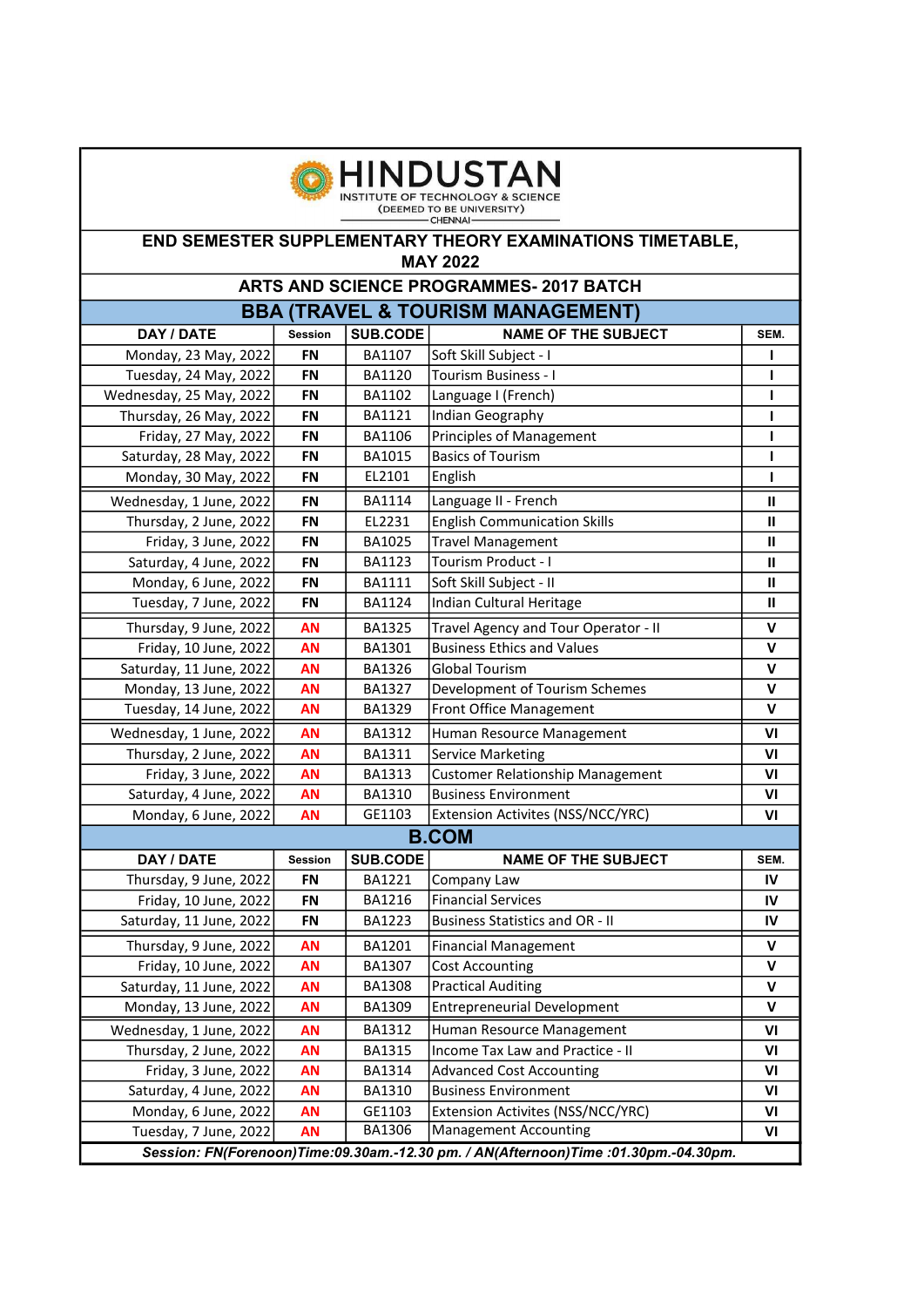

| <b>BCA</b>                                                                          |                |                 |                                                |                |  |
|-------------------------------------------------------------------------------------|----------------|-----------------|------------------------------------------------|----------------|--|
| DAY / DATE                                                                          | <b>Session</b> | <b>SUB.CODE</b> | <b>NAME OF THE SUBJECT</b>                     | SEM.           |  |
| Monday, 23 May, 2022                                                                | <b>FN</b>      | BC1101          | <b>Computer Concepts &amp; Problem Solving</b> | ı              |  |
| Tuesday, 24 May, 2022                                                               | <b>FN</b>      | BC1103          | Programming in C                               | п              |  |
| Wednesday, 25 May, 2022                                                             | <b>FN</b>      | BC1102          | Digital Logic and Fundamentals                 | ı              |  |
| Thursday, 26 May, 2022                                                              | <b>FN</b>      | <b>BMA111</b>   | <b>Applied Mathematics - I</b>                 | L              |  |
| Monday, 30 May, 2022                                                                | <b>FN</b>      | EL2101          | English                                        | т              |  |
| Tuesday, 31 May, 2022                                                               | <b>FN</b>      | <b>BMA121</b>   | <b>Calculus and Matrices</b>                   | $\mathbf{H}$   |  |
| Wednesday, 1 June, 2022                                                             | <b>FN</b>      | BC1201          | Data Structures                                | Ш              |  |
| Thursday, 2 June, 2022                                                              | <b>FN</b>      | EL2231          | <b>English Communication Skills</b>            | Ш              |  |
| Friday, 3 June, 2022                                                                | <b>FN</b>      | BC1202          | Microprocessors and its applications           | Ш              |  |
| Saturday, 4 June, 2022                                                              | <b>FN</b>      | BC1203          | Introduction to Accounting                     | $\mathbf{H}$   |  |
| Monday, 23 May, 2022                                                                | <b>AN</b>      | BC1302          | Software Engineering                           | Ш              |  |
| Tuesday, 24 May, 2022                                                               | <b>AN</b>      | <b>BMA213</b>   | <b>Business Statistics</b>                     | $\mathbf{III}$ |  |
| Wednesday, 25 May, 2022                                                             | <b>AN</b>      | BC1303          | <b>Object Oriented Programming</b>             | Ш              |  |
| Thursday, 26 May, 2022                                                              | <b>AN</b>      | BC1301          | Algorithm Design Techniques                    | III            |  |
| Saturday, 28 May, 2022                                                              | <b>AN</b>      | BC1304          | <b>Computer Architecture</b>                   | Ш              |  |
| Monday, 6 June, 2022                                                                | <b>FN</b>      | BC1401          | <b>Operating Systems</b>                       | IV             |  |
| Tuesday, 7 June, 2022                                                               | <b>FN</b>      | BC1402          | <b>Computer Networks</b>                       | IV             |  |
| Wednesday, 8 June, 2022                                                             | <b>FN</b>      | BC1404          | <b>Computer Graphics</b>                       | IV             |  |
| Thursday, 9 June, 2022                                                              | <b>FN</b>      | <b>BMA222</b>   | <b>Discrete Mathematics</b>                    | IV             |  |
| Friday, 10 June, 2022                                                               | <b>FN</b>      | BC1403          | Database Mangement Systems                     | IV             |  |
| Monday, 6 June, 2022                                                                | <b>AN</b>      | BC1501          | Multimedia Systems                             | $\mathsf{v}$   |  |
| Tuesday, 7 June, 2022                                                               | <b>AN</b>      | BC1502          | <b>Internet Programming</b>                    | V              |  |
| Wednesday, 8 June, 2022                                                             | <b>AN</b>      | BC1503          | <b>Compiler Design</b>                         | $\mathsf{v}$   |  |
| Thursday, 9 June, 2022                                                              | <b>AN</b>      | BC1604          | Management Information Systems                 | V              |  |
| Friday, 10 June, 2022                                                               | <b>AN</b>      | BC1613          | <b>Electronic Commerce</b>                     | $\mathbf v$    |  |
| Tuesday, 31 May, 2022                                                               | <b>AN</b>      | BC1612          | Software Project Management                    | V <sub>l</sub> |  |
| Wednesday, 1 June, 2022                                                             | <b>AN</b>      | BC1601          | Cryptography and Network Security              | V <sub>l</sub> |  |
| Thursday, 2 June, 2022                                                              | <b>AN</b>      | BC1602          | Data Warehousing and Data Mining               | VI             |  |
| Friday, 3 June, 2022                                                                | <b>AN</b>      | BC1603          | <b>Information Security</b>                    | VI             |  |
| Saturday, 4 June, 2022                                                              | <b>AN</b>      | BC1610          | <b>Software Testing</b>                        | VI             |  |
| <b>B.Sc (Avionics)</b>                                                              |                |                 |                                                |                |  |
| DAY / DATE                                                                          | <b>Session</b> | <b>SUB.CODE</b> | <b>NAME OF THE SUBJECT</b>                     | SEM.           |  |
|                                                                                     |                |                 |                                                |                |  |
| Monday, 23 May, 2022                                                                | <b>FN</b>      | AI1207          | Air Law and Airworthiness Requirements - II    | Ш              |  |
| Tuesday, 24 May, 2022                                                               | <b>FN</b>      | AI1208          | Human Performance                              | Ш              |  |
| Wednesday, 25 May, 2022                                                             | <b>FN</b>      | AI1209          | <b>Basic Aerodynamics</b>                      | Ш              |  |
| Thursday, 26 May, 2022                                                              | <b>FN</b>      | AI1210          | Electronic Fundamentals and Digital Techniques | $\mathbf{u}$   |  |
| Session: FN(Forenoon)Time:09.30am.-12.30 pm. / AN(Afternoon)Time :01.30pm.-04.30pm. |                |                 |                                                |                |  |